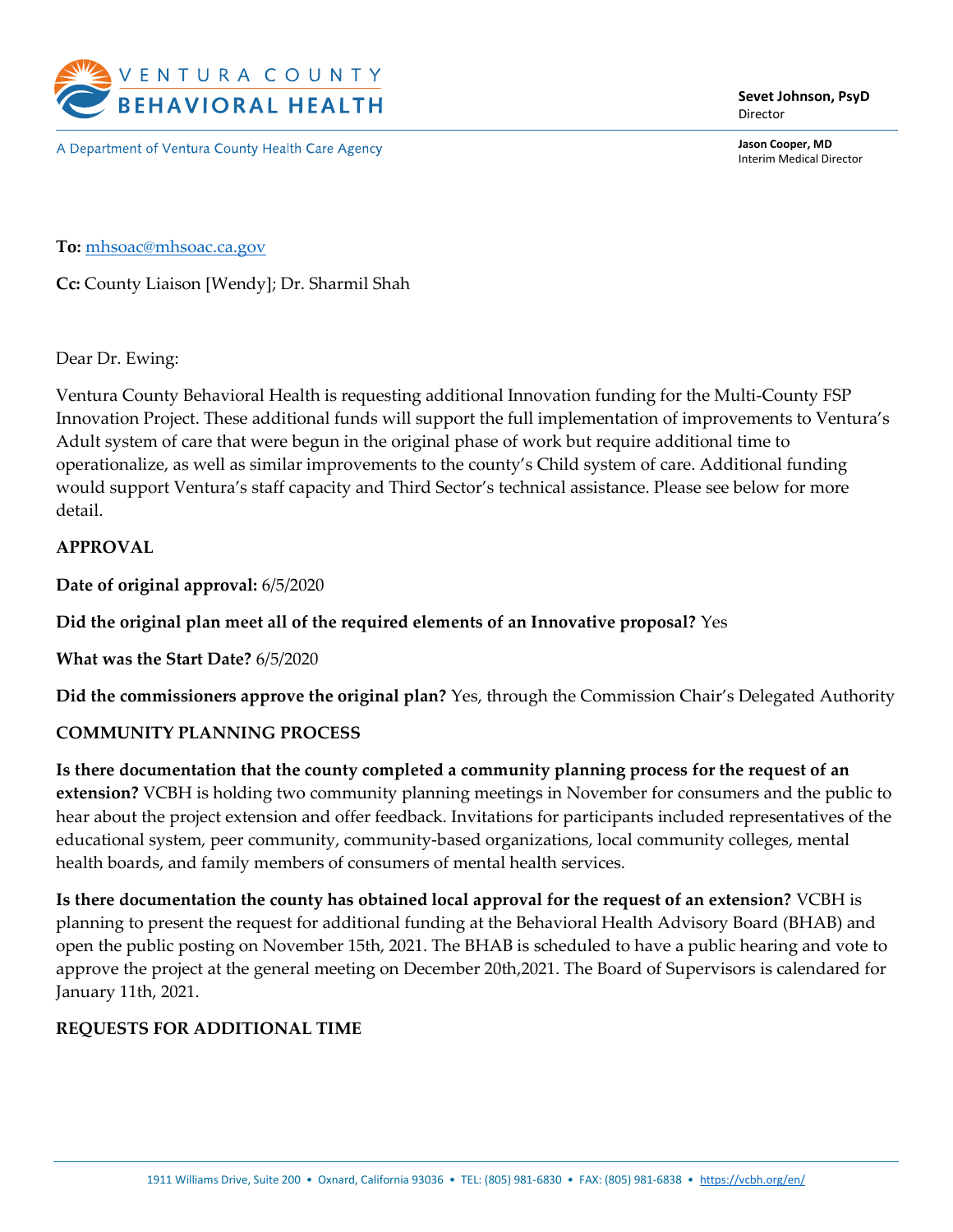Is the extension for additional time? No, this extension adds funding to an existing Innovation Project within the project's 4 ½ year timeframe. That is, the project will continue through June 2024 as planned; the request is for additional funding within FY21-22 and FY22-23.

## Does the additional time request exceed the 5-year limitation? No

## Is the extension because the plan did not start when estimated in the original INN proposal? No

## REQUESTS FOR ADDITIONAL FUNDING

#### Is the extension request to increase funding for the Innovation? Yes

## What was the original amount approved? \$979,634

What is the reason for the additional funds? Additional support to operationalize Adult FSP implementation activities (outlined in the approved Multi-County FSP Innovation Plan) and expand the data-driven transformation efforts to support Child FSP programming (inspired by Ventura's Adult-focused and San Mateo's child-focused efforts during this Multi-County FSP Innovation project):

- Ventura did not have as much capacity as anticipated to implement the Adult FSP improvements due to the COVID-19 pandemic and vaccine rollout. This additional funding will support Ventura's staff and add local capacity to implement these changes.
- Ventura realized similar improvements were needed across its Child system of care, including a comprehensive program redesign with clarified guidelines for eligibility and services and additional input from FSP clients and families. This additional funding will support Ventura's Youth and Family staff time to participate in the redesign process and implementation.

What will the county be purchasing with the new funding? Third Sector technical assistance

Has the evaluation budget changed? No

#### LEARNING OBJECTIVE

#### Has the primary purpose changed? No

#### What were the original learning objectives?

The Multi-County FSP Innovation Project sought to answer these following questions, in order to assess the "systems-level" impacts of changes to FSP programs and practices, both within and across counties:

- 1. What was the process that counties and Third Sector took to identify and refine FSP program practices?
- 2. What changes to counties' original FSP program practices were made and piloted?
- 3. Compared to current FSP program practices, do practices developed by this project streamline, simplify, and/or improve the overall usefulness of data collection and reporting for FSP programs?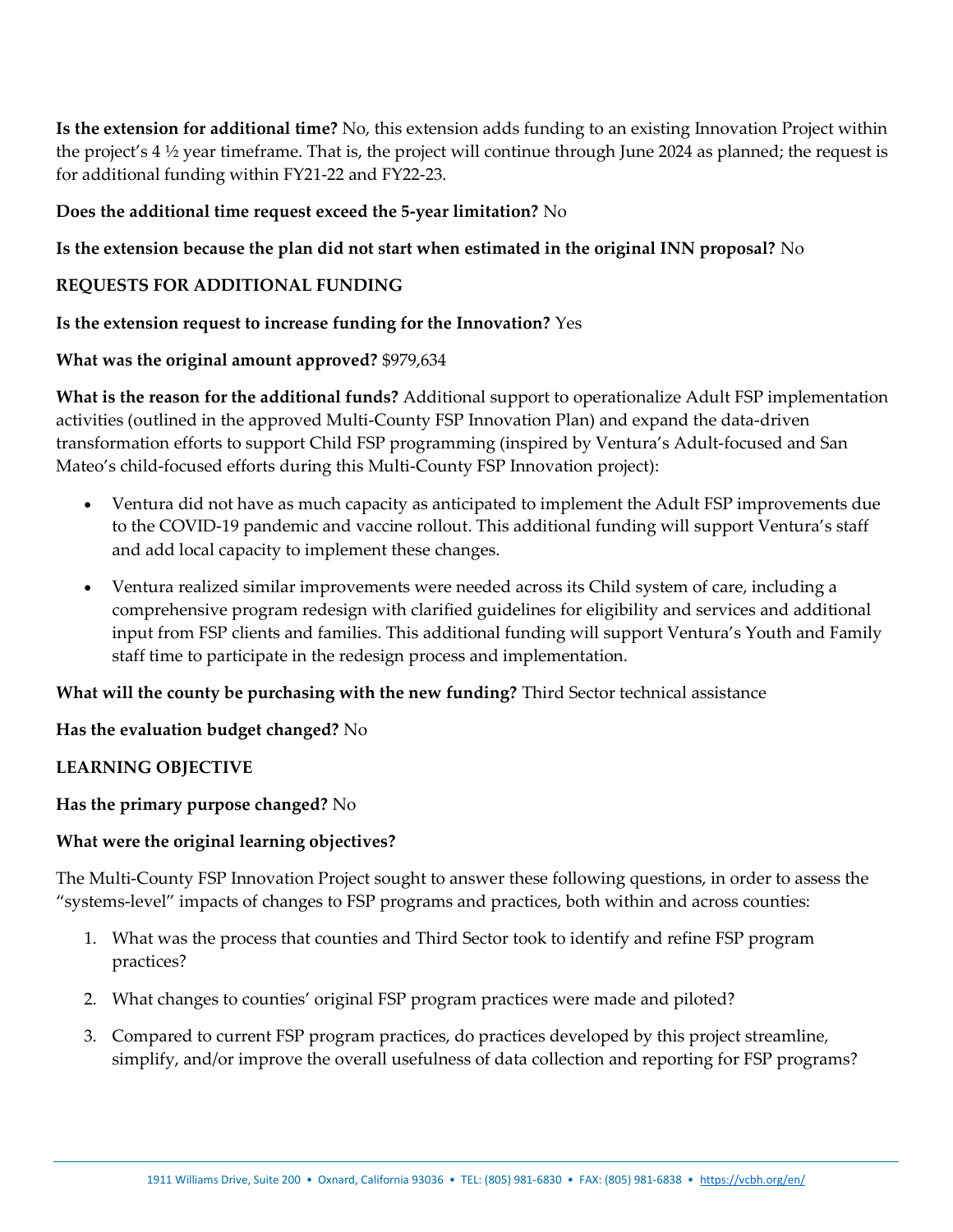- 4. Has this project improved how data is shared and used to inform discussions within each county on FSP program performance and strategies for continuous improvement?
- 5. How have staff learnings through participation in this FSP-focused project led to shared learning across other programs and services within each participating county?
- 6. What was the process that counties and Third Sector took to create and sustain a collaborative, multicounty approach?
- 7. What concrete, transferrable learnings, tools, and/or recommendations for state level change have resulted from the outcomes-driven FSP learning community and collective group of participating counties?
- 8. Which types of collaborative forums and topics have yielded the greatest value for county participants?

The project also sought to understand how FSP changes would impact individuals at a "client-level":

9. What impacts has this project and related changes created for clients' outcomes and clients' experiences in FSP?

## Has the learning objective changed? No

## Has the target population changed? (i.e. larger or new population) No

#### What is the added value in learning with the extension?

This added funding provides additional capacity for Ventura to complete the activities of the Multi-County FSP Innovation Project, implementing data-driven and client-centered improvements to Adult FSP programs (e.g., new guidelines for FSP eligibility, services, and stepdown) and expanding efforts to the Child FSP program. These new program improvements will be evaluated as referenced in learning objectives 2-4 and 9 (above). The additional funding is therefore needed to complete the learning objectives of the original Innovation Plan.

Alongside Adult FSP program improvements, Ventura will use the additional funds to pursue a new Child FSP transformation, broadening the scale of the activities referenced in learning objective 2. This dedicated focus will allow Ventura to pilot changes from the Adult implementation work across a different population (i.e., younger children), increasing the reach and impact of these programmatic changes.

Finally, this funding will help Ventura understand the impact of both Child and Adult FSP program improvements by allowing additional capacity for the county to assess impact on the FSP client experience (learning objective 9) and continuously improve programs over the long term using new data and new datadriven continuous improvement processes (learning objectives 3-4). This additional funding represents a valuable opportunity for the county to measure and communicate how individuals receiving FSP services are "better off" as a result of changes implemented through this Innovation Project.

Note that Ventura has completed learning objective 1 by clearly documenting the process it took with Third Sector to identify programmatic improvements to FSP. Ventura also completed the activities referenced in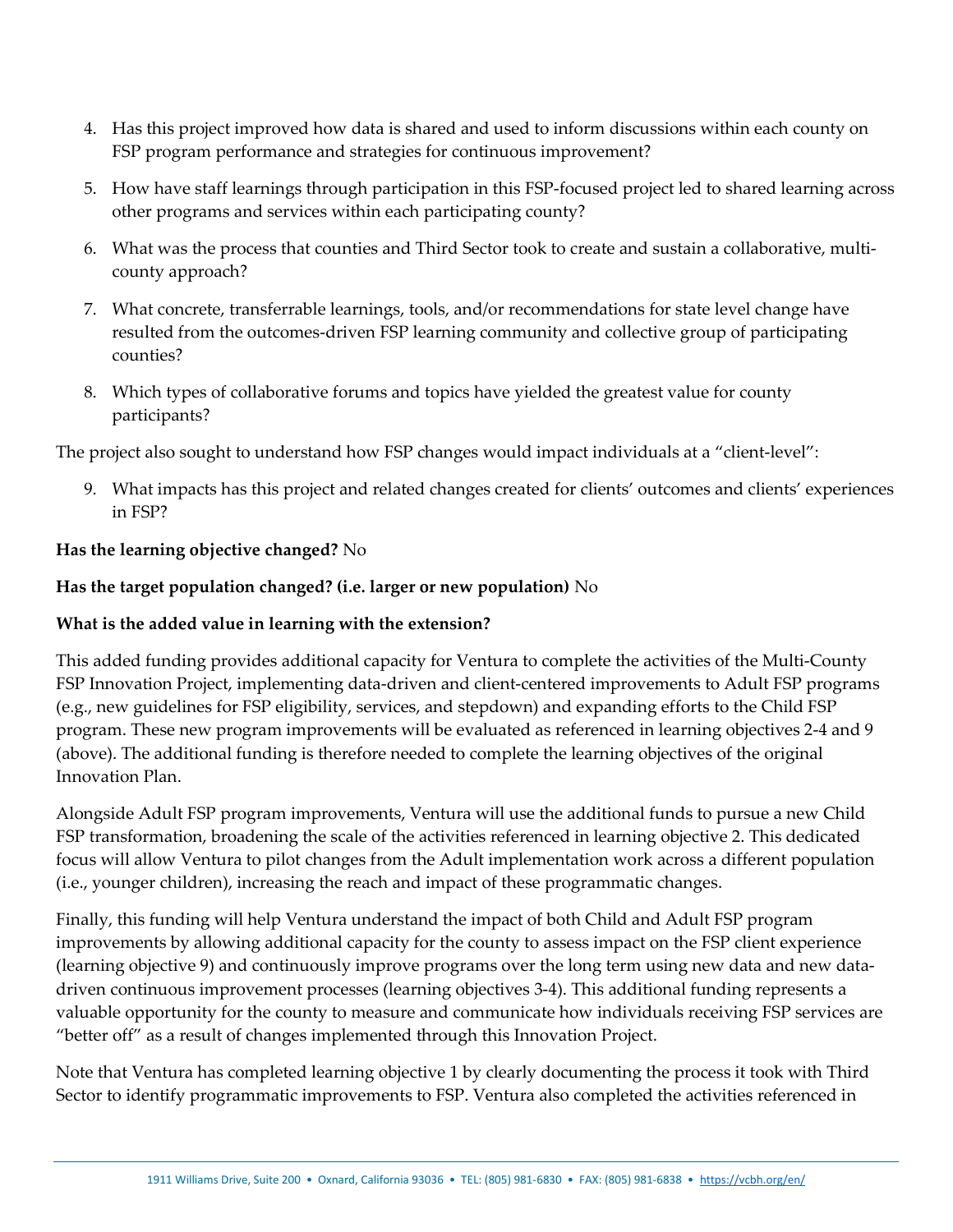learning objectives 5-8 through collaboration across the six participating counties. The work of evaluating these activities for impact will continue for another two years with RAND's technical assistance.

## **OTHER**

# How did the county originally plan on sustaining a successful INN plan in the original proposal?

Ventura had reserved the final two months of the Third Sector's original technical assistance period (October and November 2021) for dedicated sustainability planning. This period planned to focus on understanding the success of the changes to-date and confirm strategies to sustain and build on new data-driven approaches, within and across counties in the Multi-County Innovation Plan. Given the capacity constraints that Ventura has faced, and the addition of a new Child FSP workstream, this conversation will move to next year (and contingent on the approval of this funding), and Ventura will in the near-term focus on implementing the specific desired FSP improvements.

Additionally, during the RAND evaluation period of the project (the last 2.5 years of the project), Ventura will leverage the findings from RAND's evaluation to identify specific practices that are most effective for achieving the client- and systems-level impacts that the project would measure, prioritizing these for continuation in future years. This was part of the original plan and will continue as hoped.

# If the county is saying the original INN plan is going well, and requesting for an extension, the county will need to explain the additional value added to their successful program by seeking an extension.

Through this project, Ventura County began a process of making substantial changes to Adult FSP programs and services, which will have a positive long-term impact on consumer experiences and outcomes within FSP. Activities have included gathering in-depth feedback from consumers and providers, defining personcentered outcomes, identifying data-informed and evidence-based program adjustments (e.g., making FSPs more ACT-like), and developing guidelines to support a unified standard of care across eligibility, services, and graduation. Understanding the potential for harm, Ventura and Third Sector pursued a collaborative, client-centric process, designing changes with feedback and participation from over 60 stakeholders, including FSP clients and family members.

Many of these improvements to Adult programs are still in the early stages of implementation and will require additional time to operationalize, for two primary reasons: 1) The simultaneous COVID-19 pandemic reduced Ventura's capacity, as staff were reassigned to crisis response teams and vaccine clinics. 2) The scope of these changes is significant and system-wide, involving further integration with referral processes and data collection, staff hiring and training, and policy and procedure documentation.

Through this transformative process, Ventura realized that its Child programs would benefit from a similar undertaking. This extension will allow the county to make Child FSP services and staffing more ACT-like, engage clients, families, and staff in the redesign process, and develop guidelines for eligibility and services, leading to more responsive, data-informed, and client-centered programs.

This extension seeks additional Innovation funding for Ventura's staff time and Third Sector's technical assistance to complete the implementation process. When complete, this extension to the Multi-County Innovation Project will positively impact the 575 individuals who receive FSP services in Ventura County and help the county deliver on the promise of "whatever it takes."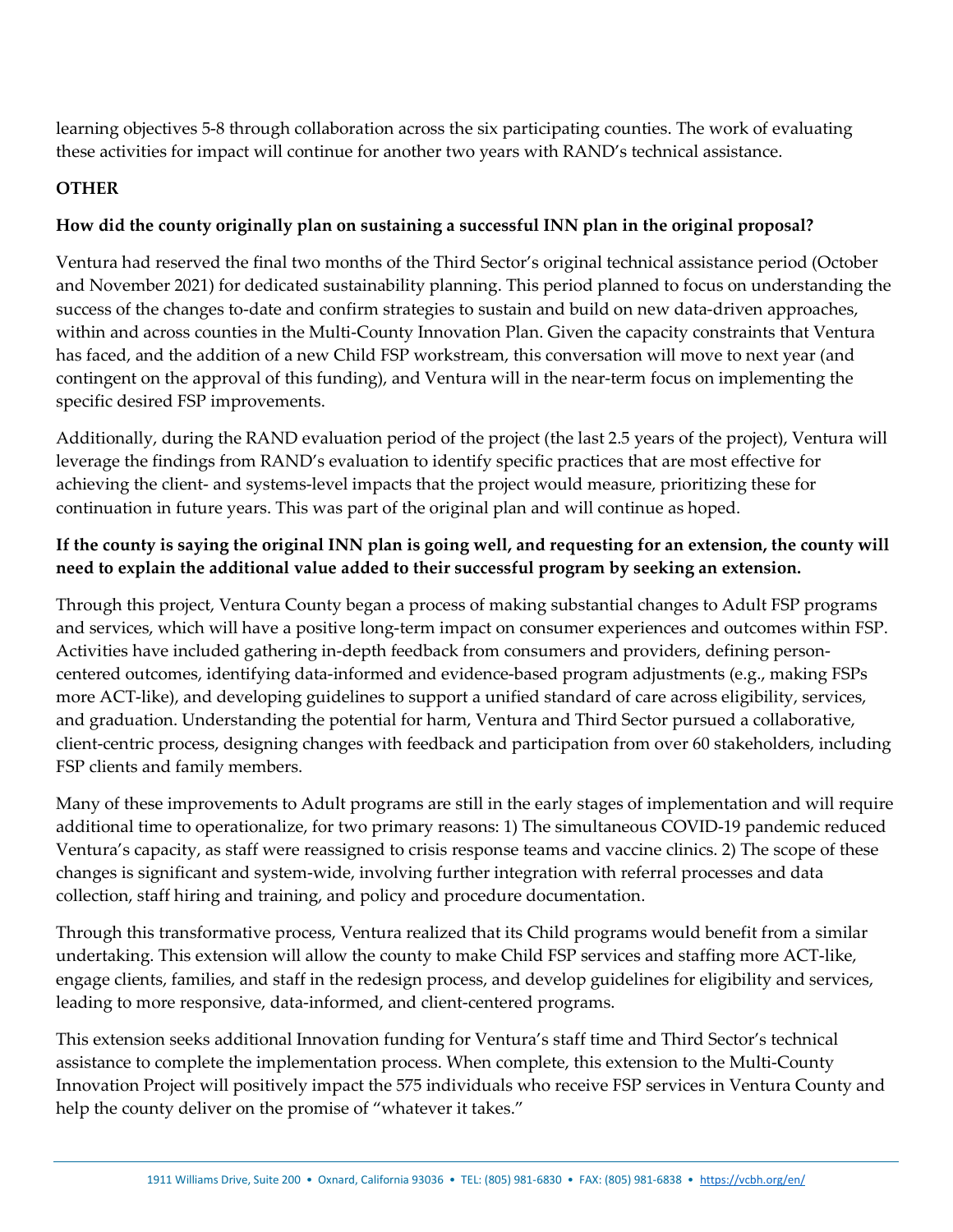## County Budget Request & Expenditures by Fiscal Year & Budget Category

Ventura County will contribute \$48,227 in additional MHSA Innovation funds during FY21-22 and FY22-23 to support this statewide project. As of this time, Ventura County intends to use funding subject to reversion at the end of FY20-21 for the entirety of this contribution.

The table below represents the additional funding for this project that Ventura County is requesting. There are already-approved costs for the Multi-County FSP Innovation Project in FY21-22 through FY23-24. This additional funding will support Ventura County's staff time and technical assistance from CalMHSA and Third Sector.

- County Administrative Costs: Based on current rates for administrative costs, Ventura County will allocate \$48,227 during FY21-22 and FY22-23 for personnel costs. The following positions have been allocated at a few hours during this time period in order to achieve the project goals of system change.
	- o Senior Project Manager
	- o Program Administrator
	- o Quality Assurance Manager
	- o Cultural Competence Manager
	- o Behavioral Health Clinician
- Technical Assistance Costs: The remaining amount, \$654,000, will support project management and technical assistance (e.g., Third Sector's technical assistance in project implementation) and fiscal intermediary costs.

| <b>BUDGET BY FUNDING SOURCE AND FISCAL YEAR</b>       |                              |            |            |          |              |  |  |
|-------------------------------------------------------|------------------------------|------------|------------|----------|--------------|--|--|
| <b>EXPENDITURES</b>                                   |                              |            |            |          |              |  |  |
| <b>Personnel Costs</b><br>(salaries, wages, benefits) |                              | $FY$ 21/22 | $FY$ 22/23 | FY 23/24 | <b>Total</b> |  |  |
| 1                                                     | <b>Salaries</b>              | \$19,749   | \$28,478   | \$0      | \$48,227     |  |  |
| 2                                                     | <b>Direct Costs</b>          | \$0        | \$0        | \$0      | \$0          |  |  |
| 3                                                     | <b>Indirect Costs</b>        | \$0        | \$0        | \$0      | \$0          |  |  |
| 4                                                     | <b>Total Personnel Costs</b> | \$19,749   | \$28,478   | \$0      | \$48,227     |  |  |
|                                                       |                              |            |            |          |              |  |  |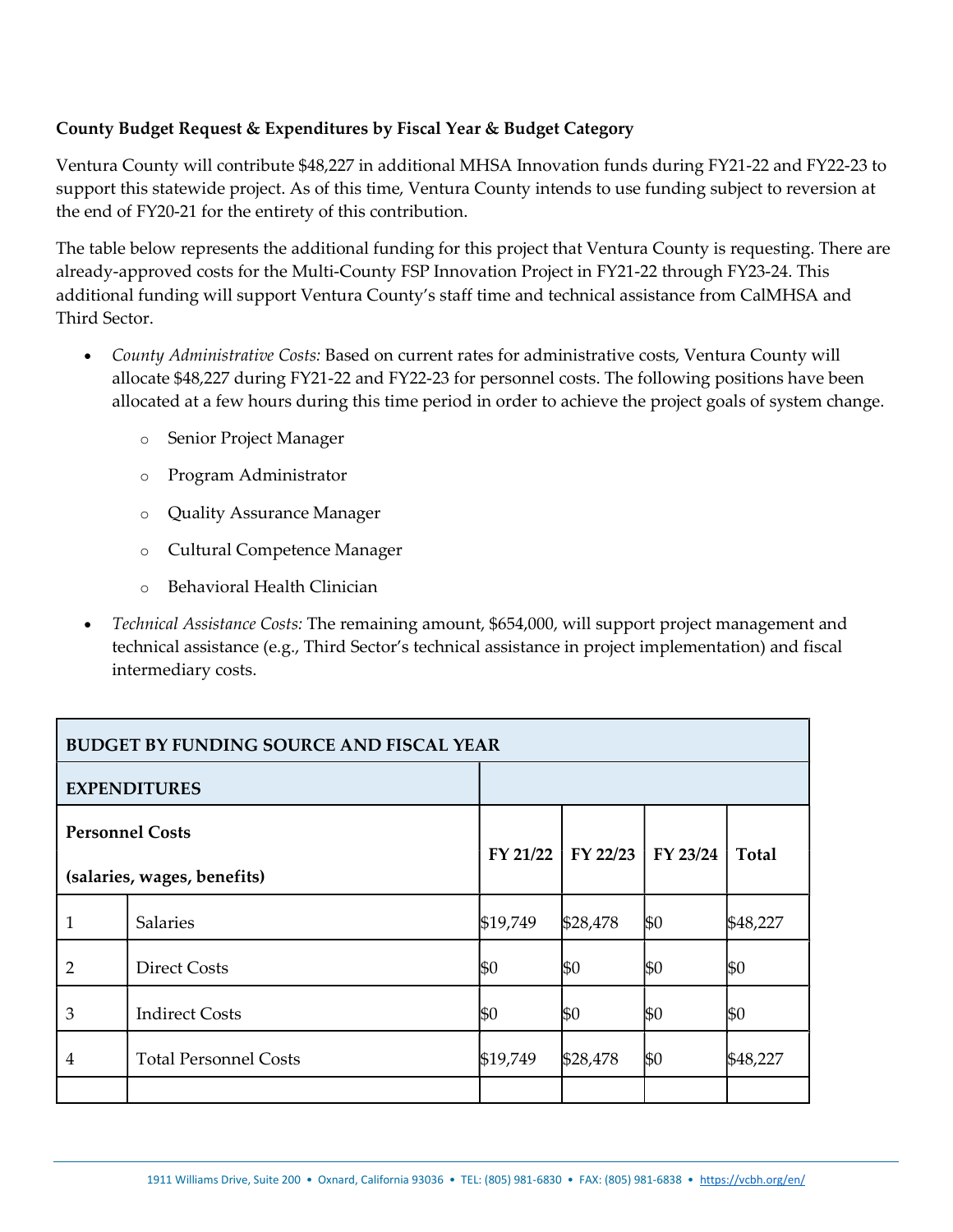| <b>Operating Costs</b>                                     |                                  | FY 20/21  | FY 21/22  | FY 22/23 | FY 23/24     |
|------------------------------------------------------------|----------------------------------|-----------|-----------|----------|--------------|
| (travel, hotel)                                            |                                  |           |           |          |              |
| 5                                                          | <b>Direct Costs</b>              | \$0       | \$0       | \$0      | \$0          |
| 6                                                          | <b>Indirect Costs</b>            | \$0       | \$0       | \$0      | \$0          |
| 7                                                          | <b>Total Operating Costs</b>     | \$0       | \$0       | \$0      | \$0          |
|                                                            |                                  |           |           |          |              |
| <b>Non-Recurring Costs</b><br>(technology, equipment)      |                                  | FY 21/22  | FY 22/23  | FY 23/24 | <b>Total</b> |
| $8\,$                                                      | <b>Direct Costs</b>              | \$0       | \$0       | \$0      | \$0          |
| 9                                                          | <b>Indirect Costs</b>            | \$0       | \$0       | \$0      | \$0          |
| 10                                                         | <b>Total Non-Recurring Costs</b> | \$0       | \$0       | \$0      | \$0          |
|                                                            |                                  |           |           |          |              |
| <b>Consultant Costs/Contracts</b>                          |                                  | FY 21/22  | FY 22/23  | FY 23/24 | <b>Total</b> |
| (training, facilitation, evaluation)                       |                                  |           |           |          |              |
| 11a                                                        | Direct Costs (Third Sector)      | \$250,000 | \$350,000 | \$0      | \$600,000    |
| 11 <sub>b</sub>                                            | Direct Costs (CalMHSA)           | \$22,500  | \$31,500  | \$0      | \$54,000     |
| 11c                                                        | Direct Costs (Evaluator)         | \$0       | \$0       | \$0      | \$0          |
| 12                                                         | <b>Indirect Costs</b>            | \$0       | \$0       | \$0      | \$0          |
| 13                                                         | <b>Total Consultant Costs</b>    | \$272,500 | \$381,500 | \$0      | \$654,000    |
|                                                            |                                  |           |           |          |              |
| <b>Other Expenditures</b><br>(explain in budget narrative) |                                  | FY 21/22  | FY 22/23  | FY 23/24 | <b>Total</b> |